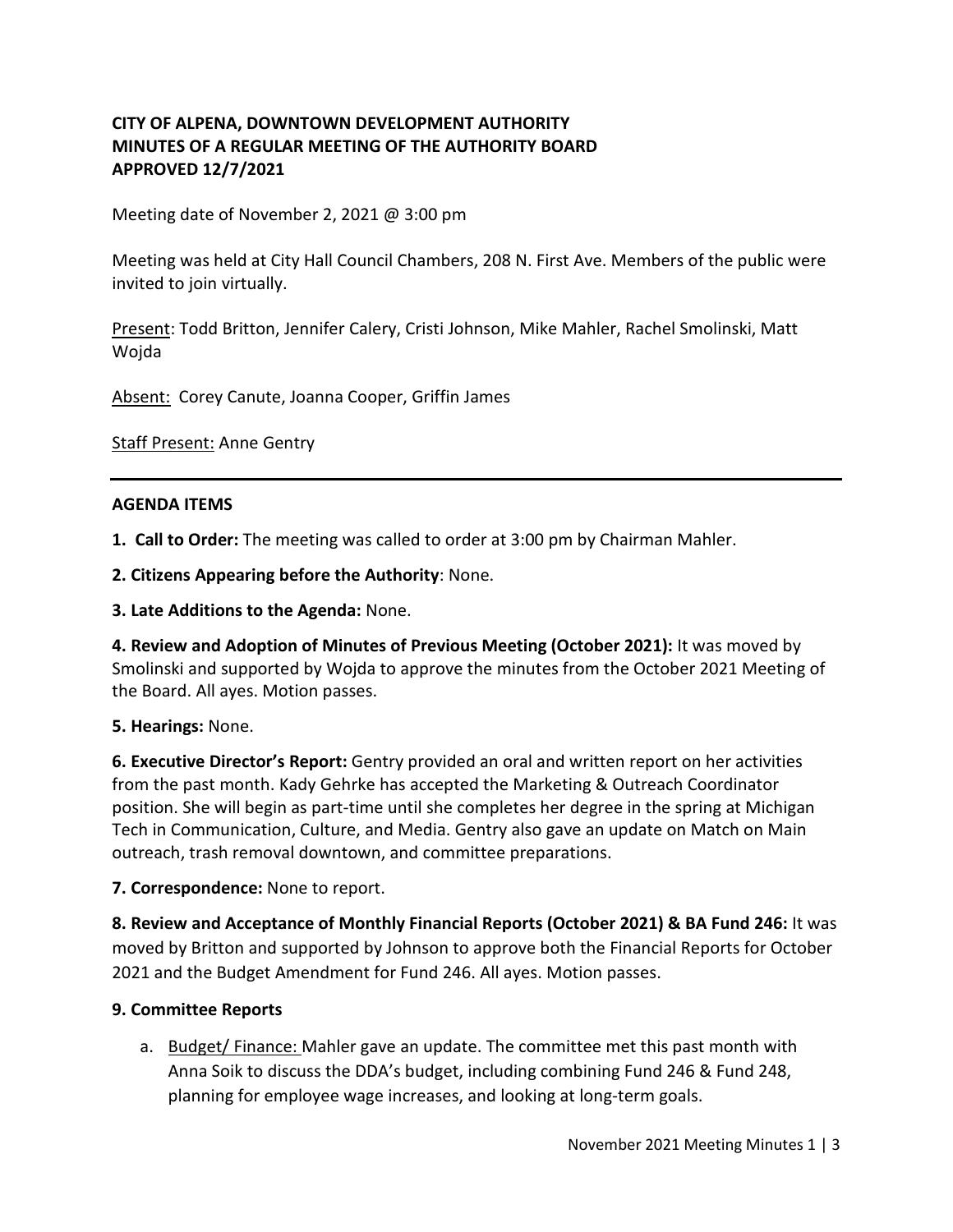- b. Education & Promotion: Johnson gave an update on digital advertising signs in the downtown, holiday events, and 2022 events including the Fashion Show, Restaurant Week, and a possible craft and art fair.
- c. Design & Beautification: Britton gave an update on the Sidewalk Café ordinance and application, downtown trees, and CIP projects.
- d. Economic Development: Mahler reported that the committee met and reviewed additional materials submitted by Style Wherehouse for their Recruitment Grant Application. The committee recommended a \$5,000 grant award to be used towards completing a dressing room, replacing signage, and painting walls.
	- Retail Recruitment Grant: Style Wherehouse. It was moved by Wojda and supported by Smolinski to award Style Wherehouse a \$5,000 grant award as per the committee's recommendation. Britton abstained from any deliberation or vote. Votes: Yes (5), Abstain (1), Absent (3). Motion passes.
- e. Parking: Mahler gave an update. The committee met multiple times over the month to discuss options for improving parking downtown, after discussion and concerns were raised at Alpena City Council.
	- Parking Options for Consideration. Mahler reviewed the options prepared by the committee: creating an escalating fine system, prohibiting on-street overnight parking year-round within the downtown, and researching long-term solutions such as paid parking. Wojda moved to recommend Alpena City Council consider the options prepared: primarily, an escalating fine system, secondarily, prohibiting on-street overnight parking year-round, and lastly, to begin to explore the long-term strategy of pay for parking options downtown. Calery supported. All ayes. Motion passes.
- f. Boundary Expansion: Gentry gave an update on discussions with the MEDC about technical assistance to update our TIF plan and expand our boundaries.
	- Beckett & Raeder Proposal. Gentry reviewed the proposal from Beckett & Raeder to review our boundaries and create a new TIF Plan. Gentry will reach out to other firms to receive other cost estimates for comparison before the Board decides.
- **10. Report from the City of Alpena:** No report was given.

## **11. Unfinished Business:**

• Match on Main Applications. The Board reviewed three submissions from businesses interested in having a Match on Main application submitted to the Michigan Economic Development Corporation via the DDA. Gentry reviewed a rubric she created with Mahler's input to score the three applications to determine which two to submit. Before discussion or deliberation on the applications began, Johnson abstained from any deliberation or vote due to being a landlord for one applicant.